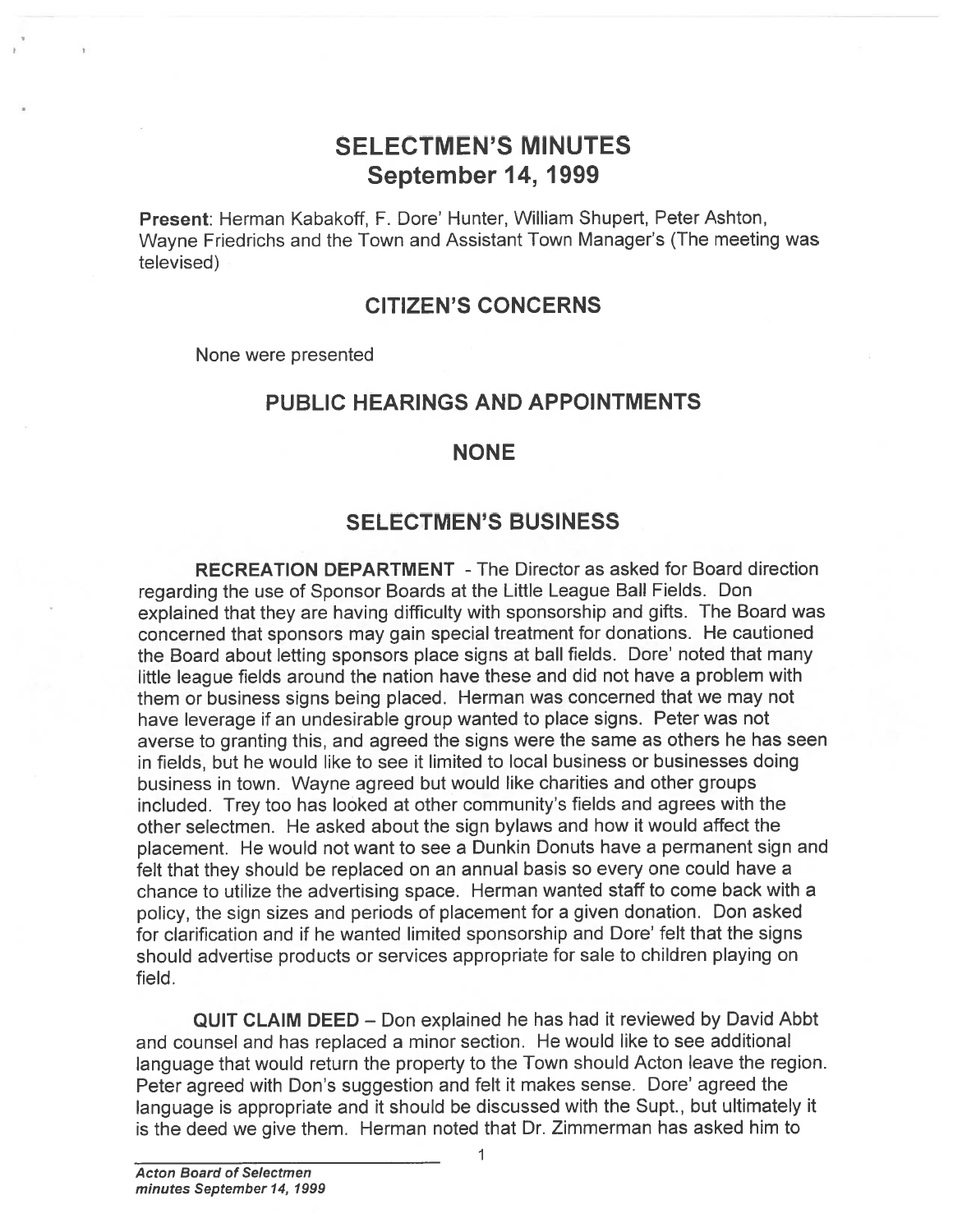sign the deed ASAP. He asked Don if it was in fact that time sensitive. .DORE' HUNTER — Moved that Absent to any objections that we execute the deed but have The Town Manager hold deed in escrow after Dr. Zimmerman reviews it. PETER ASHTON — Second UNANIMOUS VOTE.

### SEWER ACTION COMMITTEE/SPECIAL TOWN MEETING

October 25th at 7:00 p.m. Dore' spoke on behalf of the SAC about the need for getting hard numbers. He noted he has tried to pu<sup>t</sup> together <sup>a</sup> package of concep<sup>t</sup> articles. Make <sup>a</sup> Go —No go decision and move forward. One of the first things he felt should be included in the warrant article for the meeting would address the public question of is there or should there be some vehicle in <sup>p</sup>lace to address the costs and share of costs. They feel the trend is away from percentages and looking at costs, which make up the whole project. The vote will have to be 2/3 vote because of bonding. The second article would be as if you adopted the bylaw, does the meeting want to reallocate any costs. Third, go no go vote. If yes, land negotiations need to be made, but it looks favorable. If the vote is no go, they will be passe<sup>d</sup> over. Fourth to address the allocation of design costs for the now failed project. An article which would reduce the borrowing to repay the design monies and estimate <sup>a</sup> number to give the schools toward their system for the Central Campus which will reduce prior borrowing responsibilities. Regarding gaining the authority to purchase homes without septic solutions, he said that the argumen<sup>t</sup> that it would be cheaper for the town to purchase those homes that cannot repaired may well be true, however, he did not want to have to be the one that asks the citizen to leave his home.

He felt an article for purchasing homes that cannot pass Title 5 should be placed on the Warrant.

He said we might want <sup>a</sup> sense of the meeting resolution as to whether or not the Economic Development Committee should pursue <sup>a</sup> sewer solution for any new business districts. He also proposed <sup>a</sup> sense of the meeting to see if the town is willing to have <sup>a</sup> cut-rate system for Business Districts if the MFPBSD should be voted down.

Wayne agreed with everything said by Dore' said excep<sup>t</sup> the turnkey approach. He felt that they would have odor control and an acceptable building. None of these turnkey approaches are anywhere near the NESWC situation. The turnkey approac<sup>h</sup> can be gotten out of unlike NESWC. He noted that there were not limits on where you go with the turnkey system.

Herman noted that he felt we were here to discuss the specific articles that will be addressed at the STM. Herman asked if the board had any other issues for the warrant. Wayne felt that Dore's review was good. Dore' felt we need to come out of this Special Town meeting knowing if we are going to build or not. He wanted to be sure if the vote fails, that we would still need to address EDC and School issues.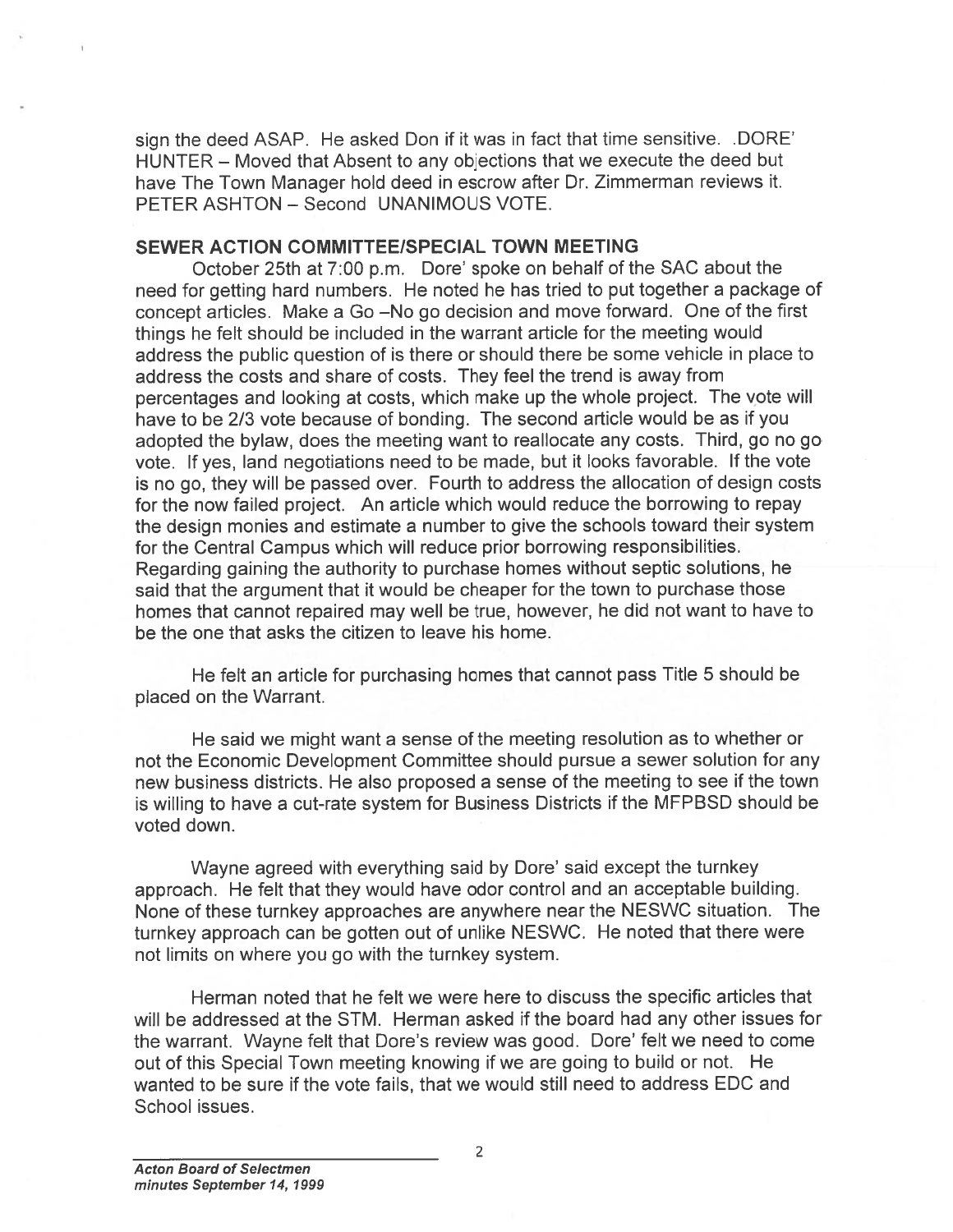Peter was pleased also with Dore's ordering of the articles and content.

Herman noted he had <sup>a</sup> problem with the sense of the meeting vote to purchase homes with failed systems. He finds that hard to belief in this day and age that we cannot find <sup>a</sup> solution. He felt the town is stepping in to bail them out and feels that sets <sup>a</sup> precedent for others. Dore' stated we know we have trouble with systems in Town. Dore' noted it is to protect public health, he reminded everyone we did this not to save people money. He did not want to have to go to someone and say you cannot live in your house any more, your property is worthless. He felt as <sup>a</sup> community before we pu<sup>t</sup> some one out, we should provide financial assistance.

Wayne asked if the authorization was needed to proceed with the Article. Wayne wanted more information as to how many homes might be in this predicament. Doug felt that there are at least 1/2 dozen and <sup>a</sup> dozen more which would be economically feasible and still <sup>a</sup> minor group of those that would not be feasible at any cost.

Trey said that at the meetings of SAC and Financial Task Force they raised <sup>a</sup> number of good questions. He felt staff is trying to ge<sup>t</sup> the answers within the next couple of meetings. He would like to leave the articles on and discuss them after more information is gathered.

Herman was concerned with purchasing homes and felt the Town should not do this. Wayne said he felt <sup>a</sup> sense of the meeting for authorization is good and would give <sup>a</sup> good idea where town meeting is going.

Trey spoke about the groups of citizens working for <sup>a</sup> sewer solution. What we have here is <sup>a</sup> fish and cut bait situation. He wants them to know we cannot as <sup>a</sup> community walk away, and the process will go forward. He hoped that sewers are approved, but noted we will not know actual cost until the meeting on the  $12<sup>th</sup>$ .

Charlie Kadlec wanted to know if the Article relating to town's purchase of non-compliant residences were only those in the district or entire town. Dore' responded the entire town. He noted that there are other portions of town that need to be addressed but felt this was good start for the community. He did not want to see it tied to the sewer article for Bond payments article. He felt <sup>a</sup> revote would need to be taken to cover already spen<sup>t</sup> money and to fund the schools solution, but had <sup>a</sup> problem with it since it is <sup>a</sup> regional property.

John said the region was always included in the bonds. He noted that the local and region was mixed on the campus. We are not changing the use of the bonds. The Schools are very confident in their number of 3 million and it won't be increased.

Charlie wanted it to be a separate article for no-go solution. Dore' noted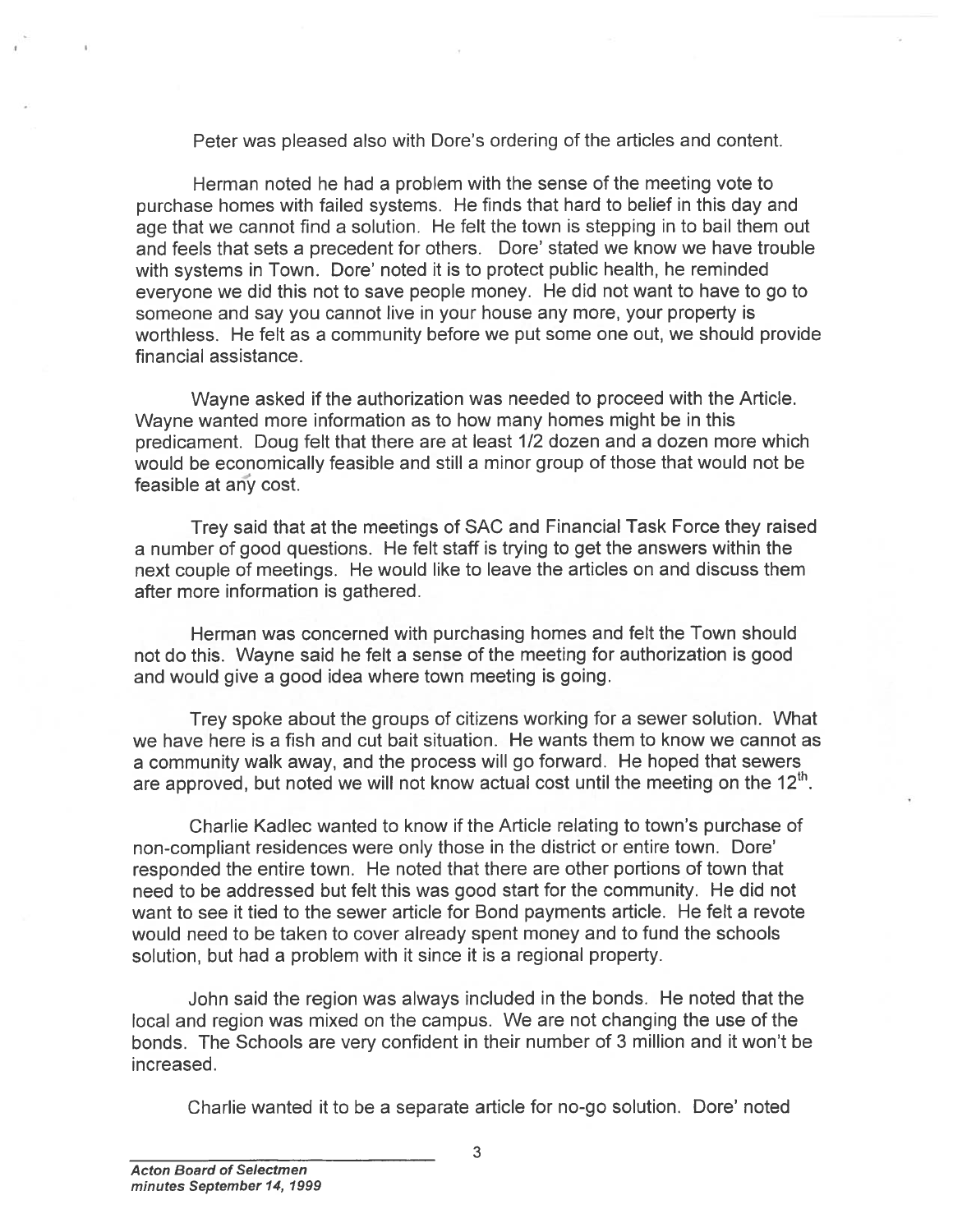that might be good point and would leave it to staff to work it out.

Herman wanted <sup>a</sup> motion with regard to the content of the warrant DORE' HUNTER - Moved that we place articles on special town meeting warrant to amend the bylaw as set forth in his memo of August 26, 1999 (attached) and to see if the town votes to adopt language that will allocate any costs of the project to the general tax payer and third to authorize construction expenditure with Middle Fort Pond based on bids received, the eminent domain taking for pump station and easements or further articles for reducing or previously voted borrowing to cover the design or construction of plant on the central school campus and as part or the article in regard to the borrowing motion that could reallocate those expenses to the general tax payers and further an article to purchase residents homes without viable sewer solution and to see if EDC will/should develop <sup>a</sup> sewer solution for business development districts, and resolution or guidance whether Town Meeting should vote to design building like US FILTER. As outlined in my e-mails of August 26 and Sept. 12, 1999.- PETER ASHTON — Second. UNANIMOUS VOTE

Dave Tomkins of Nagog Woods voiced his concerns; he represents people that will never use the system in North Acton and was concerned with the costs. Herman agreed that if the cost were added to the tax base it would be more likely to fail. He felt that he was in favor of sewers however, he noted that the costs were to be borne by the district users.

Mr. Probst spoke against the articles and costs.

Sewer Bond Issue - John explained the bonding request before the Board. He recommends 30 year payback. He said the remaining 13 million does not have to be on <sup>a</sup> 30-year schedule. Dore' asked them to remember that we need the second half of the SRF.

Herman said John Prendiville said it would be <sup>a</sup> big mistake to vote <sup>a</sup> 30 year. He is torn and he feels he will suppor<sup>t</sup> the 30 and the Fincom has pu<sup>t</sup> us on notice that they have voted against 30 years.

Trey said the SAC voted to go with the 30-year paymen<sup>t</sup> at their meeting and made that recommendation for the good of the district users.

Wayne asked about the percentages of 20 vs. 30. He noted John Prendiville said we could pay back .89 cents on the dollar with the 20 year.

Steve Probst spoke about the issues around the loan and felt it is better for the Town to go with 30 years. He felt the issue was the monthly loan paymen<sup>t</sup> effect. He said that people want to pay off liens on homes very early. The numbers show that the average person moves in 6 years and pays outstanding mortgage and liens.

He recommends 30 years and the funds the town generates should go back to the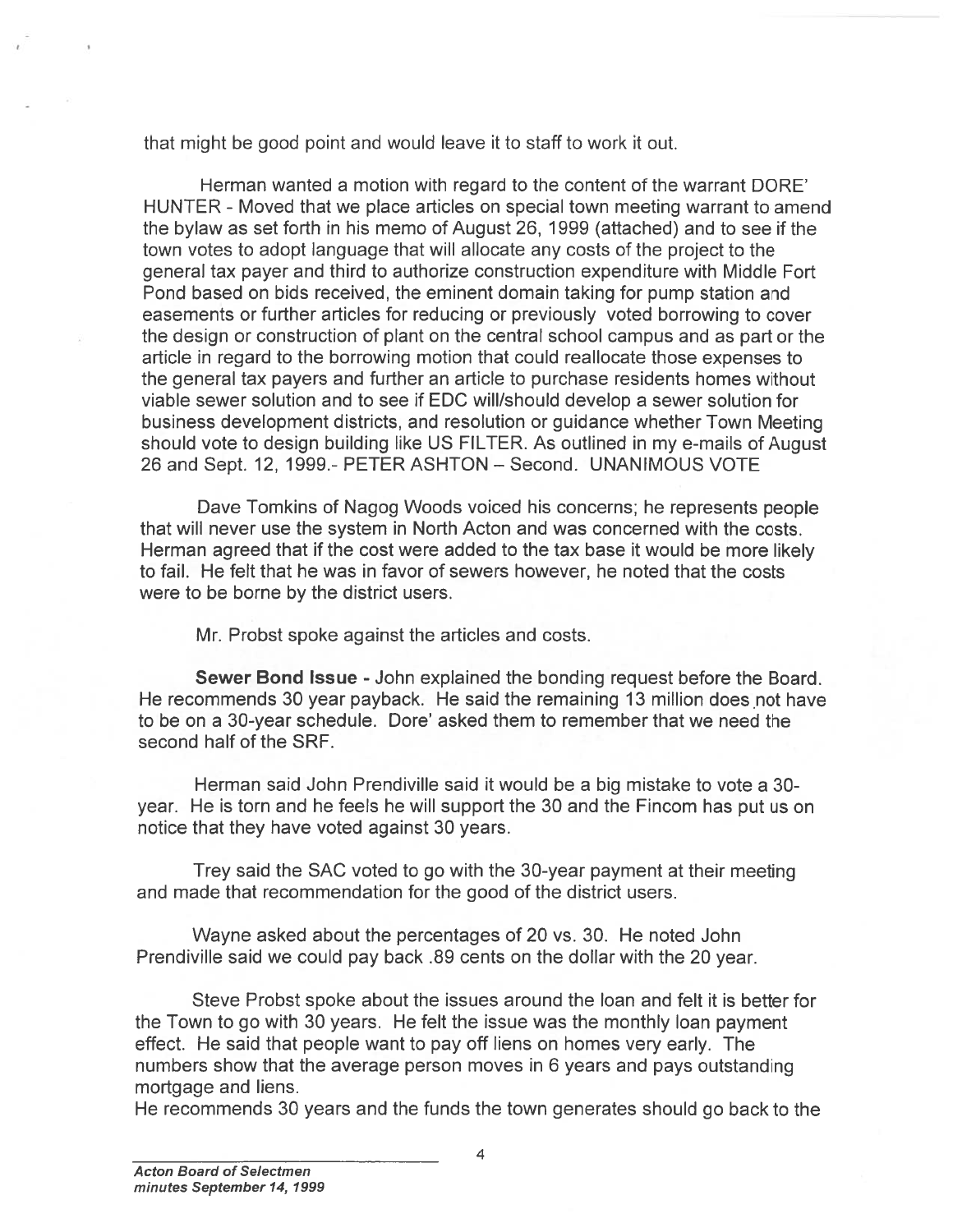people who spen<sup>t</sup> the money, and to use it to pay off the bonds.

DORE' HUNTER - move the approval in the words of the paper work. TREY SHUPERT - Second. UNANIMOUS VOTE.

The Board asked that we hold space on the agenda for continued discussion at the Special meeting of BOS on October 14<sup>th</sup> for discussion on sewers at 7:30. Cable will be notified for televising.

# OTHER BUSINESS

TRAFFIC ISSUES - Dore' spoke about the change in traffic patterns. Wayne said he and the CAC will be looking into the issue, and that it could be that the traffic has increased over the pas<sup>t</sup> five years.

METRO WEST DEVELOPMENT - Peter spoke about the Metro West Development. Trey would be the excellent choice to represen<sup>t</sup> the Town. Trey will be happy to serve.

BOSTON EDISON -Trey had <sup>a</sup> question about BECO's letter and was concerned with the communications and their implementation of the new update system. He noticed that the time frame for when it is operational was left out of the letter. Herman let read the number to use when your power is out 800-592-2000.

**SEWER MEMO** - Wayne spoke about Dore's memo August 17<sup>th</sup>. Wayne also noted that there were many benefits for using US Filter. He denied that he had any plans for <sup>a</sup> warrant article. He reiterated that he did not introduce US Filter to the Town. He also disagreed that he was an interruption at the recent SAC meeting and that it was noted in the SAC minutes of the meeting. He talked about the position of speaking at Town Meeting and that every one could give their opinion. He agreed that surprise presentations are not acceptable — He felt that he could presen<sup>t</sup> his personal opinion as <sup>a</sup> resident at Town Meeting not as <sup>a</sup> Selectman. Dore' responded to Wayne's concerns by stating he would stand by his memo and would not debate this.

ACHC — Herman discussed Nancy Tavernier's letter about <sup>g</sup>iving Treasurer the authority to give properties to ACHC. He felt it could be pu<sup>t</sup> on Consent on the upcoming meeting. After discussion they decided that it could be handled at <sup>a</sup> later Town Meeting but not as consent Article.

Wayne invited the Board to the September 21<sup>st</sup> meeting to discuss land reuse a Grace. He has asked staff to pos<sup>t</sup> it for 1:00 at the W. R. Grace property.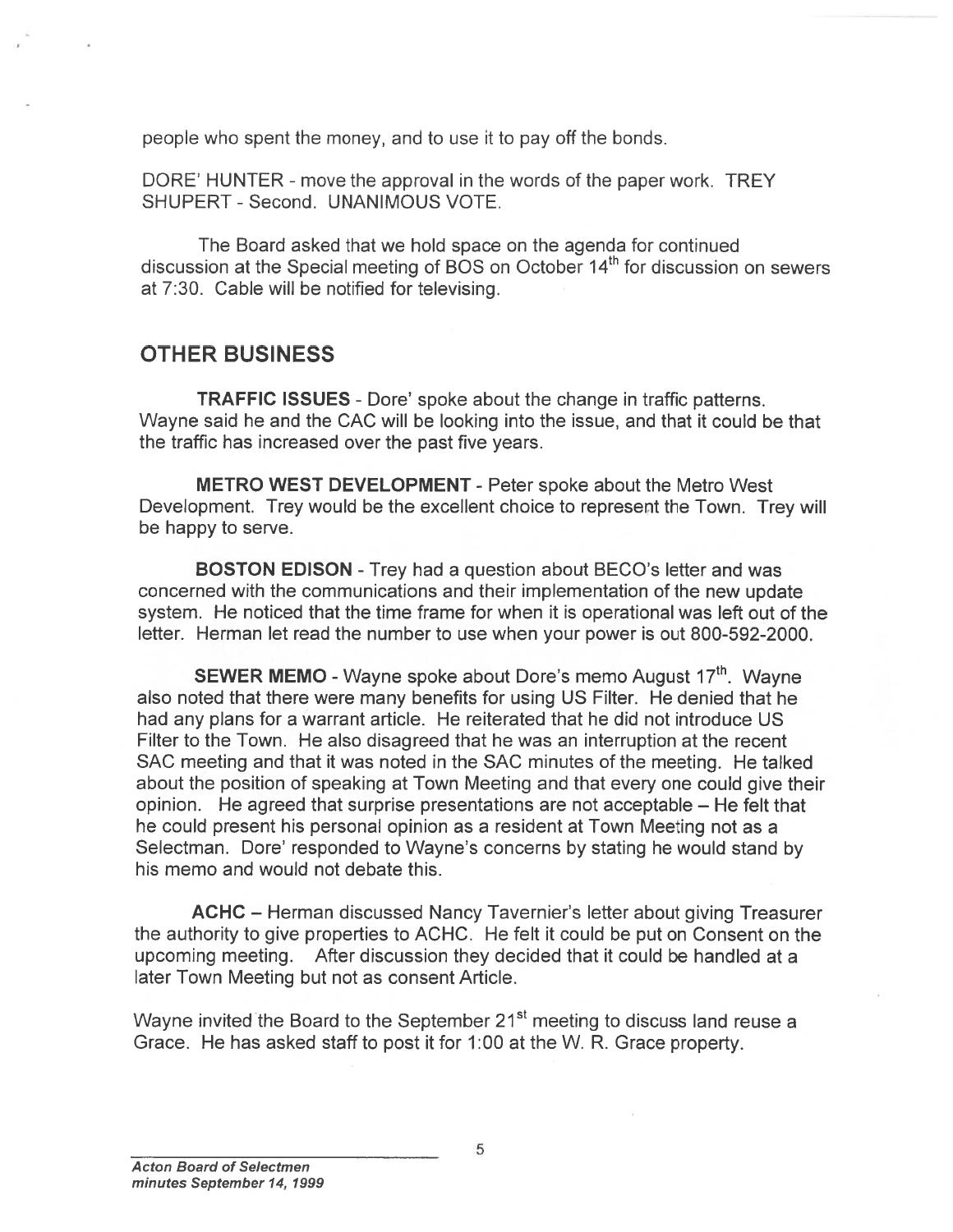## CONSENT AGENDA

### DORE' HUNTER - Moved to approve – PETER ASHTON –UNANIMOUS VOTE.

CROWN RESISTANCE DAY — The Board Proclaimed Crown Resistance Day. PETER ASHTON – Moved the acceptance and proclaims the September 26<sup>th</sup> 1999 as Crown Resistance Day - DORE' HUNTER- Second. UNANIMOUS VOTE. Peter will represen<sup>t</sup> the Board at the ceremony.

## TOWN MANAGER'S REPORT

PUBLIC OUTREACH EDC — Don discussed the memo from Donna Jacobs regarding the cost of obtaining <sup>a</sup> facilitator. Don will review after Donna gets information on cost. It appears that the Planning Board may be interested in partnering.

Wayne said it would be helpful for getting the word out.

Dore' felt that we should not pay for <sup>a</sup> facilitator. He felt the community had <sup>a</sup> lot of talented people in it that might be willing to donate their time. Herman asked that it be noted in the Beacon if at all possible.

Peter felt that he would like to ge<sup>t</sup> more information before he could vote.

MS. ELLIS LETTER REGARDING SENIOR TAX RELIEF— Peter noted we are moving forward. He is waiting on having <sup>a</sup> meeting when the vote at Beacon Hill is made.

PETER ASHTON - moved to go into executive session for the discussion of Negotiations. DORE' HUNTER — Second. UNANIMOUS ROLL CALL — All Ayes.

Clerk

Christine Joyce  $\quad$  /|  $Mush$   $M.g.$   $\frac{10/12/79}{\sqrt{3}}$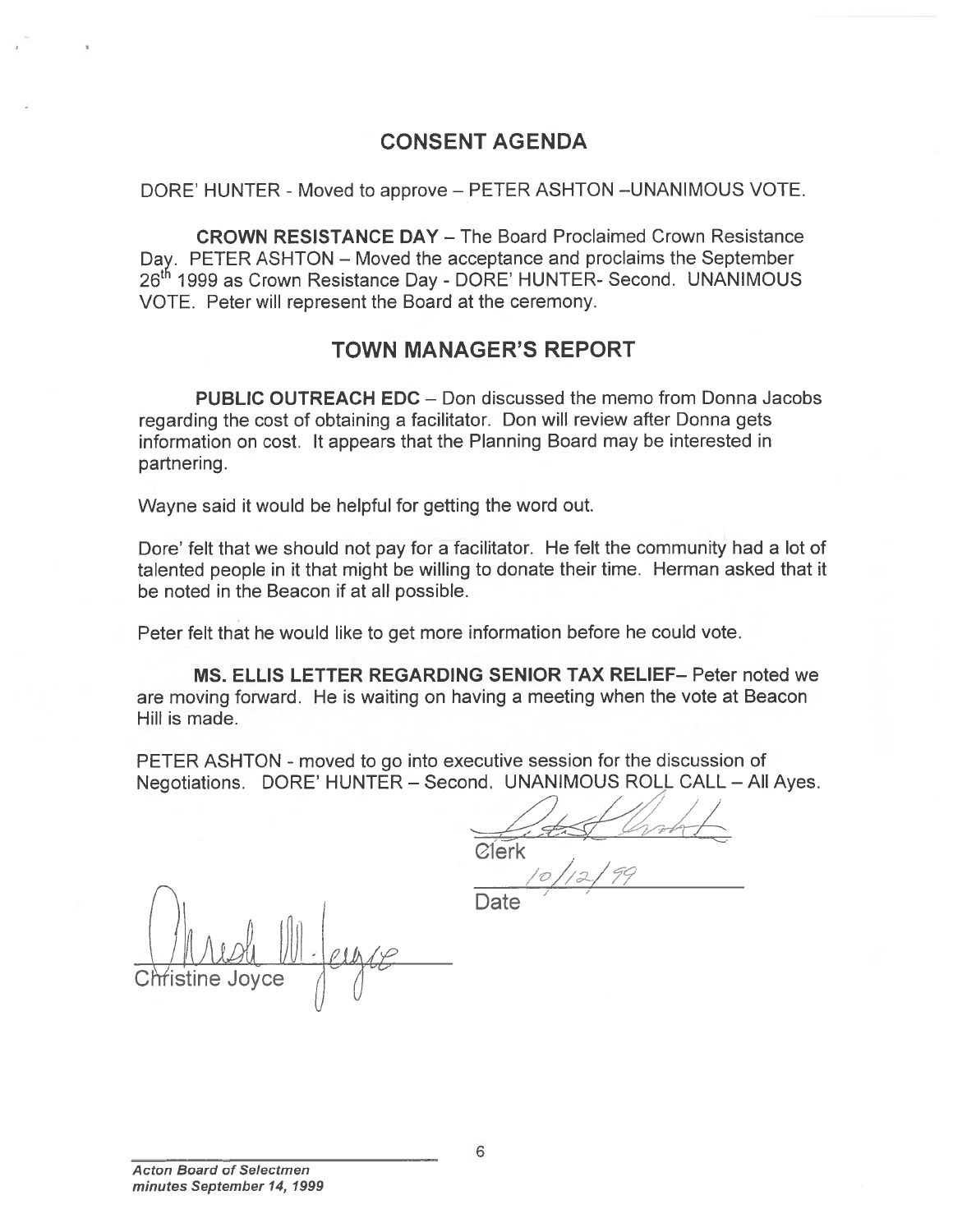$4Hachment to$ '1

John Murray From: Don Johnson Sent: Thursday, August 26, 1999 6:57 PM To: John Murray Subject: FW: Sewer Warrant Articles

Please ge<sup>t</sup> this going.

—Original Message— From: F. Dore' Hunter [SMTP:flanhunt@ma.ultranet.com] Sent: Thursday, August 26, 1999 1:27 PM To: Don Johnson; Herman Kabakoff; Wayne Friedrichs; Peter Ashton; Trey Shupert; Doug Halley Subject: Sewer Warrant Articles MEMO 26 August 1999 From: Dore' Hunter To: Town Manager Board of Selectmen Subj: Sewer Warrant Articles, my outline for 

1. SAC has taken positions that we should have the necessary "go-no go" sewer Articles and, to cover the possibility that the STM votes "no go", an Article to potentially sprea<sup>d</sup> the repaymen<sup>t</sup> of the Two Million Plus Dollars that have been borrowed and spen<sup>t</sup> on design and putting the project out to bid out over the genera<sup>l</sup> tax base, as oppose<sup>d</sup> to allowing it to fall only on the aborted MFPBSD owners. In addition at the SAC meeting last night there was discussion about putting an Article or Articles onto the Warrant which might allow the STM to exemp<sup>t</sup> portions of certain specified cost items from the 100% user funded by-law that seem to benefit the whole Town. This latter matter will be further discussed by SAC at its next meeting, but <sup>I</sup> sugges<sup>t</sup> that the drafting and discussion with counsel in regard to such an Article, as <sup>I</sup> have outlined below, go forward in the meantime due to the shortness of time until the Warrant must be adopted and printed.

2. Tentatively <sup>I</sup> would sugges<sup>t</sup> <sup>a</sup> cost exemption proposa<sup>l</sup> Article that would, if adopted, add something like the following wording to the end of the Sewer User Fees By-Law, Section D10 b. "except for such specific portions of sewer construction project costs or expenses as might, by <sup>a</sup> two thirds vote of <sup>a</sup> Special or Annual Town Meeting, be determined to be appropriately allocated to the taxpayers at large". Thus that section of the by-law, if so amended, would read:

b. The entire cost of laying out, constructing and operating the sewage collection, treatment and disposal facilities in the town shall be paid by <sup>a</sup> combination of sewer assessment on the land served by such facilities, including municipal and other public land, and by user charges, excep<sup>t</sup> for such specific portions of sewer construction project costs or expenses as might, by <sup>a</sup> two thirds vote of <sup>a</sup> Special or Annual Town Meeting, be determined to be appropriately allocated to the taxpayers at large.

3. Another Article would then tentatively be pu<sup>t</sup> on the Warrant which

213 or when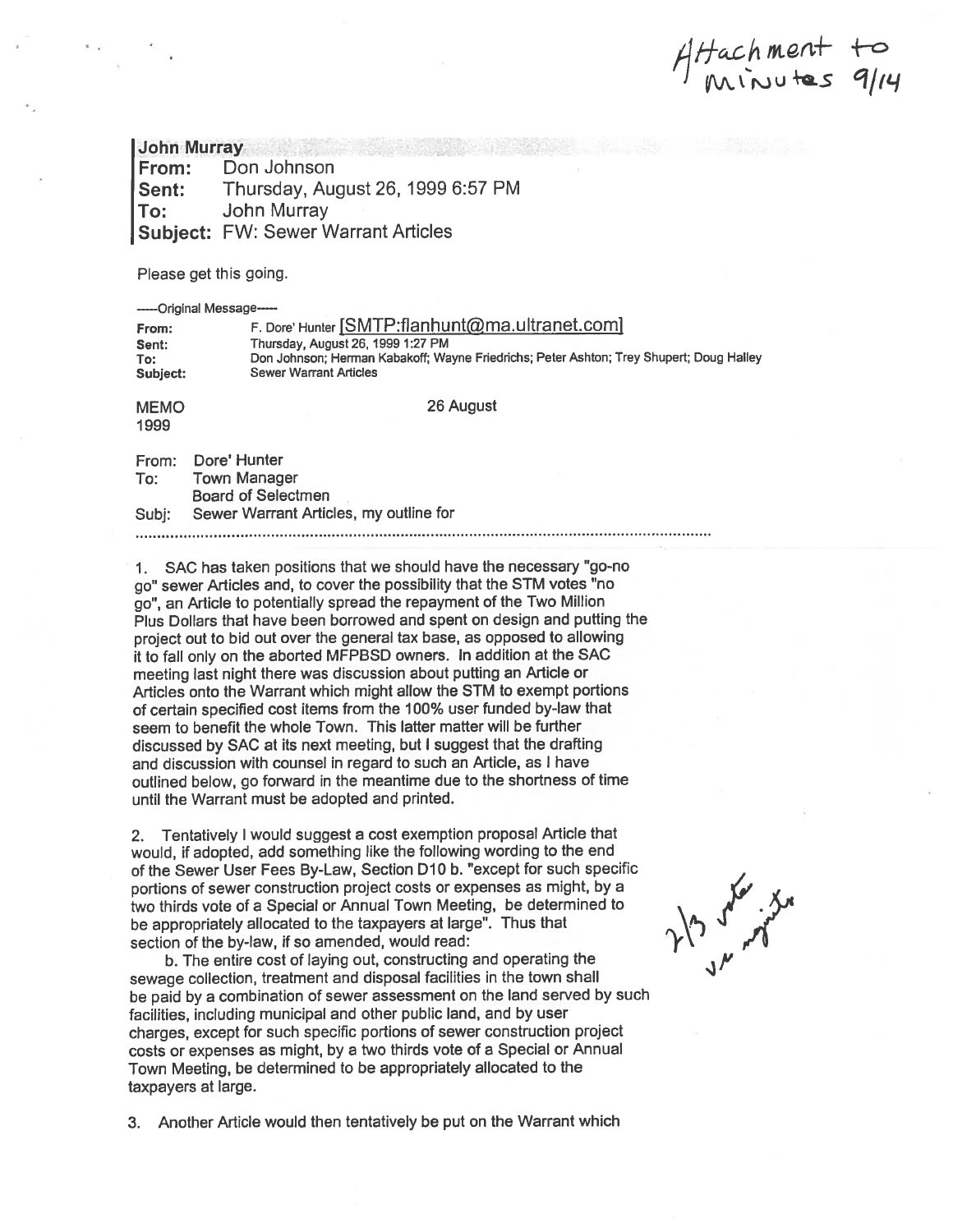would propose something like" "To see if the Town will vote to allocate [e.g. \$xxxx of the costs incurred for police details, \$xxxx of the cost incurred in re-paving all the streets opene<sup>d</sup> for laying <sup>p</sup>ipe, and \$xxxx of the costs of acquiring title to pump station locations] related to the construction of the sewer collection system to serve the Middle Fort Pond Brook Sewer District to the taxpayers at large pursuan<sup>t</sup> to Acton By-laws Chapter D, Section D10.b."

4. Obviously the Article to allocate pursuan<sup>t</sup> to D10.b. would be passe<sup>d</sup> over if the preceding Article to amend the By-law did not pass. <sup>I</sup> presume that there is <sup>a</sup> possibility that the Attorney General might not ultimately approve the By-law, but one can't cover all possibilities, after all we might have an earthquake too.

5. Assuming that these tentative recommendations are feasible and do go forward then <sup>I</sup> would see the order and nature of the Articles at the 10/25/99 STM as:

- 1. Amend By-Law
- 2. Allocate any genera<sup>l</sup> taxpayer costs under Amended

By-law

(to be passed over if #1 fails)

3. Expenditure authorization for MFPBSD project

construction

4. Eminent domain takings for pump stations and easements

(to be passed over if #3 fails, or pass over

in par<sup>t</sup> for

any parcels already acquired or under

contract)

5. Allocation of MFPBSD design costs

(to be passe<sup>d</sup> over if #3 passes)

6. <sup>I</sup> would appreciate Selectmen and staff comments in regar<sup>d</sup> to the by-law scheme and how we could finance any costs that might be allocated to the genera<sup>l</sup> tax base, if it might be adopted, as soon as is reasonably practical.

Regards, Dore' Hunter Selectman & SAC Co-Chair

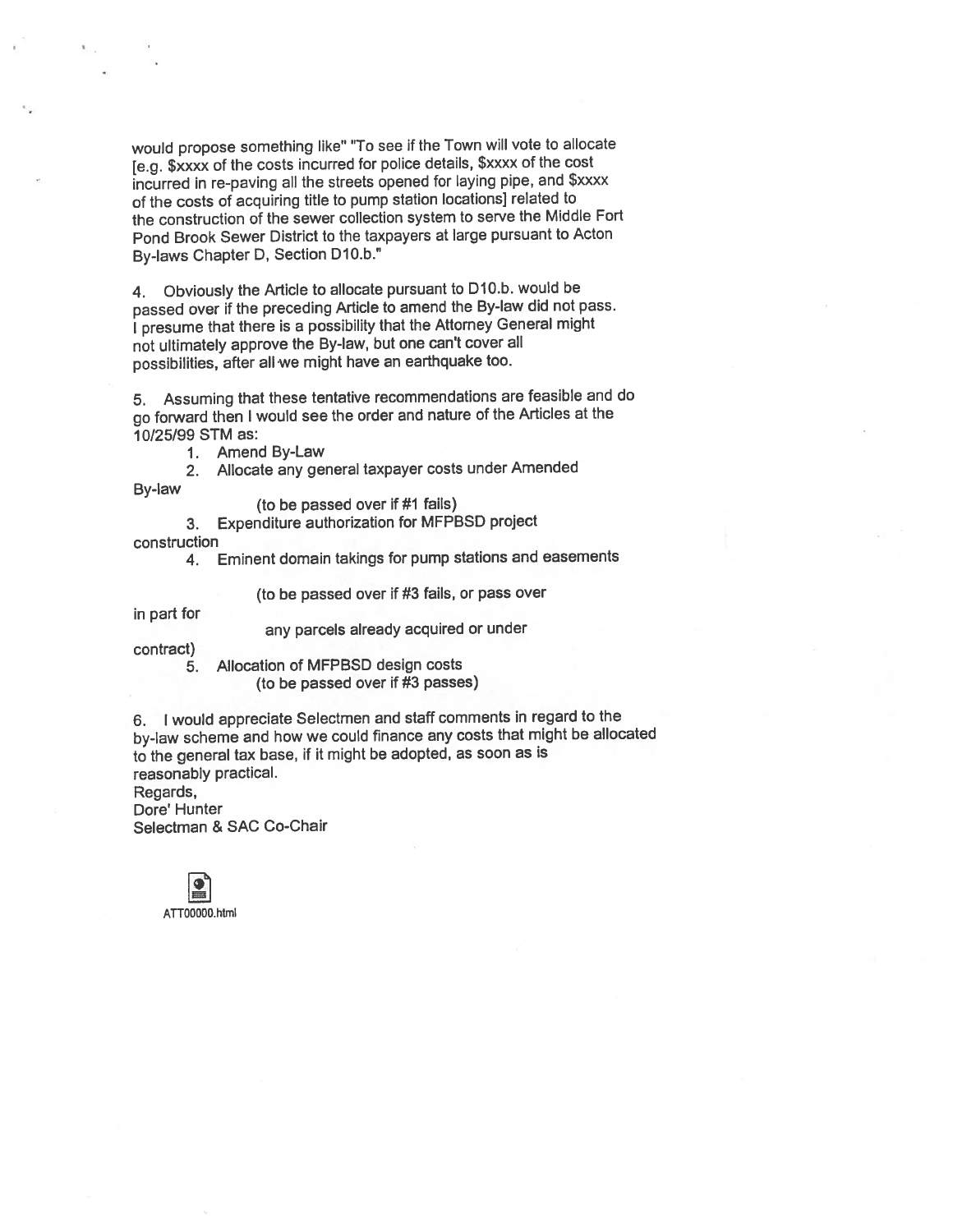# John Murray<br>From: Do

Don Johnson Sent: Friday, August 27, <sup>1999</sup> 3:28 PM To: John Murray Subject: FW: STM Warrant Articles

-—--Original Message—

| From:    | DORE HUNTER SMTP:DORE HUNTER@compuserve.com |
|----------|---------------------------------------------|
| Sent:    | Friday, August 27, 1999 1:28 PM             |
| To:      | Don Johnson                                 |
| Subject: | <b>STM Warrant Articles</b>                 |

#### Don/John,

It occurs to me that in sending in the Memo re sewer warrant articles yesterday <sup>I</sup> omitted the one we need to petition for <sup>a</sup> Home Rule from the legislature to obtain relief from the requirement that the Town charge <sup>2</sup> percen<sup>t</sup> on the effective loans to sewered property owners. That should be slotted behind the "go-no go" article <sup>I</sup> would think. Regards, Dore'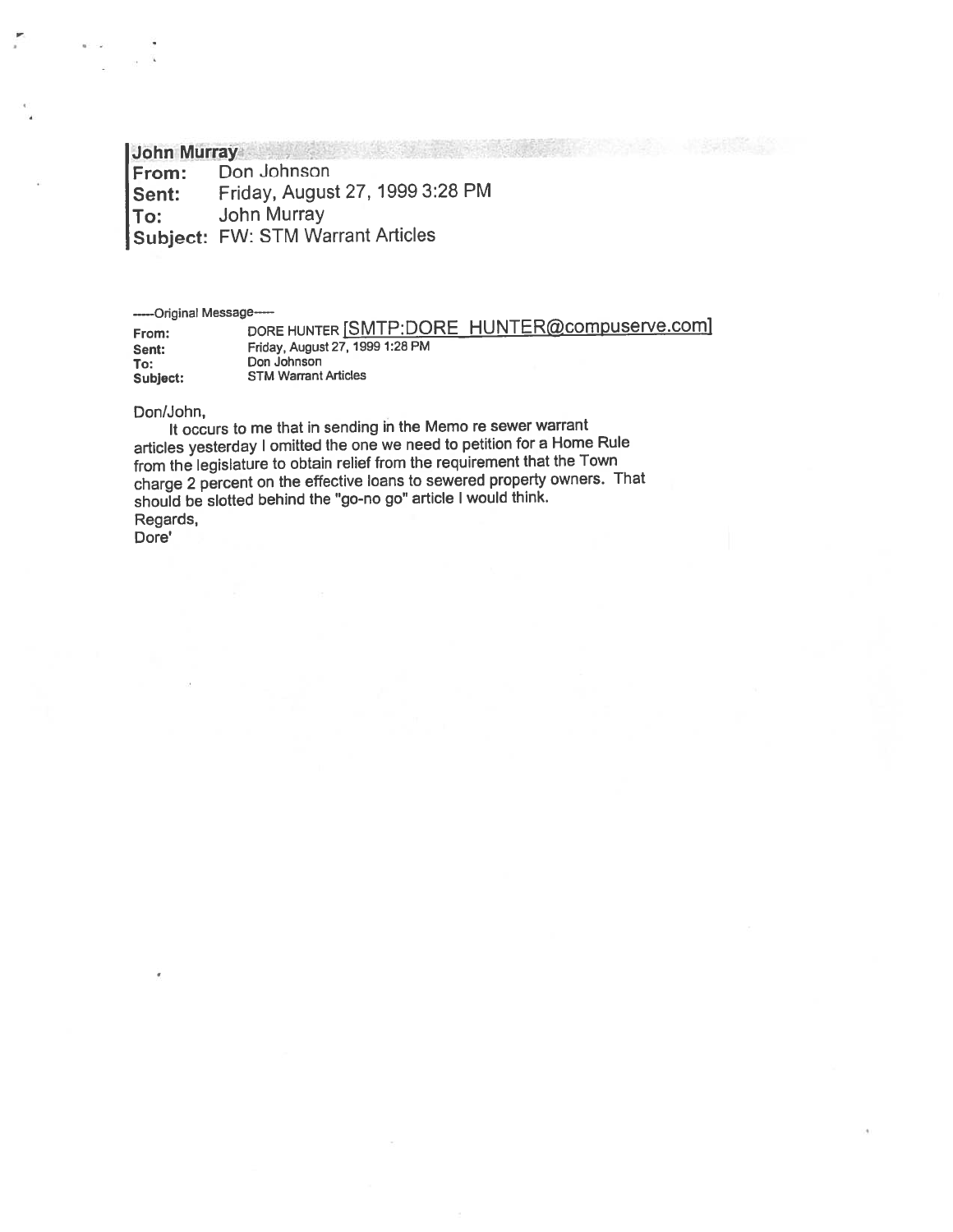auIt,onai <sup>x</sup>',c, Jo,. cwer warmnt ,4mcc5 '®

Subject: Additional "No Go" Sewer Warrant Articles Date: Sun, <sup>12</sup> Sep <sup>1999</sup> 15:09:08 -0700

 $\int$ *minutes* 9/14

From: "F, Dote' Hunter" <flanhunt@ma.ultranet.com>

Organization: Flanagan & Hunter, P.C.

To: Herman Kabakoff <hkabakoff@aol.com>, Don Johnson <tmacton@ma.ultranet.com> CC: Peter Ashton <pkashton@aol.com>, Trey Shuppert <br/>bshupert@learningco.com>,

Wayne Friedrichs <info@cortroninc.com>

MEMO 12 September 1999

f

| From: | Dore' Hunter              |
|-------|---------------------------|
| Tor:  | <b>Board of Selectmen</b> |
|       | Town Manager              |
|       |                           |

Town Manager Subject: Warrant Articles for 25OCT99 STM; additional proposals

1. I will have additions to the list of Warrant Articles that were the subject of my August 26, 1999 e-mailed Memorandum next Tuesday night. I will move that the BOS place on the Special Town Meeting during our 9/14/99 meeting, in addition to that prior list, the following "no go" Articles, to be rank ordered behind the "go or no go" decision and to be passed over if the decision is "go":

a) Reduction of Borrowing Authority & Town-Wide Repayment - Vote to rescind the prior sewer borrowing authorization votes, excep<sup>t</sup> so much as authorized the design moneys that have been spen<sup>t</sup> to get to this STM, or that will of necessity be expended in shutting the project down after the "no go" vote, if any, AND such moneys [I am guessing it will be about Four Million Dollars, Don should ask Bill Ryan for his estimate +25%] as are estimated to be required for the design, permit approva<sup>l</sup> and construction of a waste water treatment facility for the Central School campus to satisfy the existing/pending DEP consent order, both such borrowings to be repaid out of the community wide tax levies notwithstanding any provision of the by-Laws (i.e. not to be paid for solely by the property owners in the then abandoned MFPBSD).

b) Authority to Purchase Residences Without Septic Solutions - Inasmuch as one argument that will have been made in defeating the MFPBSD proposal will have been that it would be cheaper for the Town to buy from the owners the residences which cannot comply with the septic Title <sup>5</sup> Regulations, this will be a Warrant Article which would, if adopted, authorize the Town to take such action. No appropriation, however, will be sought on 10/25 so it would be a "bare" authorization signifying that the Town had approve<sup>d</sup> that course of action in the future. Further annual authorizations and appropriations would have to be voted to carry out such a course of action, but having this STM vote such an authorization for this fiscal year would signify that the "taking" argumen<sup>t</sup> was not simply offered to defeat MPPBSD but is In a strain year world signify that the statute of the metallic statute to pursue residential sewering.

c) Sense of the Meeting Resolution as to Whether or Not the Economic Development Committee Should Pursue a Sewer Solution for Any New Business Districts - Following a defeat of the mixed<br>Should Pursue a Sewer Solution for Any New Business Districts - Following a defeat of the mixed residential/public/commercial MFPBSD it can be anticipated that the SAC will disband. Inasmuch as sewers have been stated to be vital for economic development there would logically seem to be a question as to whether or not the EDC should pursue sewer construction for the areas it is proposing to have re-zoned as new business districts, Such <sup>a</sup> resolution would provide the EDC some guidance as to whether it should proceed to attempt to craft a wholly commercial sewering proposal, to be paid for 100% for the commercial properties to be served.

c) Sense of the Meeting Resolution re Guidance for Potential Economic Development Committee or EDIC Development of Sewering for Proposed New Business Districts - Since it is anticipated that the EDC would/will be heavily lobbied to pursue some form of sewer service along the lines of the U.S. Filter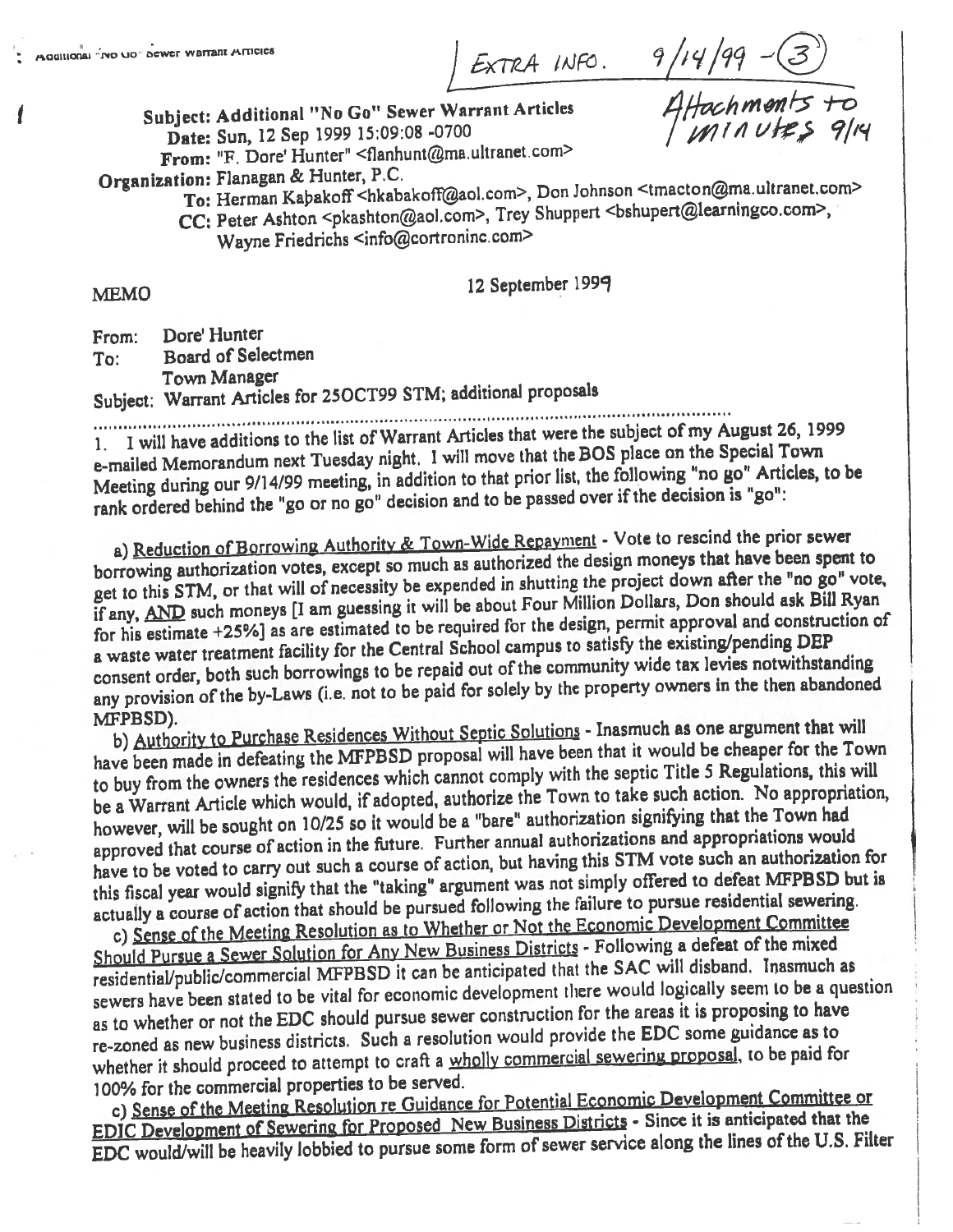$\mathbf{r}$ 

proposa<sup>l</sup> that Wayne has urge<sup>d</sup> upon the SAC, it seems pertinent for this STM, should it vote down the MFPBSD, provide some guidance as to the future as to whether it is willing to:

1) have sewer facilities such as a waste water treatment plant and/or pump stations designed without ordor controls or architectural appearance/screening acceptable to nearby residential areas; and

2) enter into long term (e.g. 20 years) contracts similar to the NESWC contract for commercial sewers; and

3) accep<sup>t</sup> the risk that the regulatory agencies might, after the system goes into operation, impose additional construction and/or operational conditions that the Town might have to fund; and

4) have no or limited ability to amend any such contract to add further sewer areas without paying penalty or premium costs.

2. <sup>1</sup> will, of course, be prepare<sup>d</sup> to speak the the appropriate motions Tuesday evening. Regards,

Dore'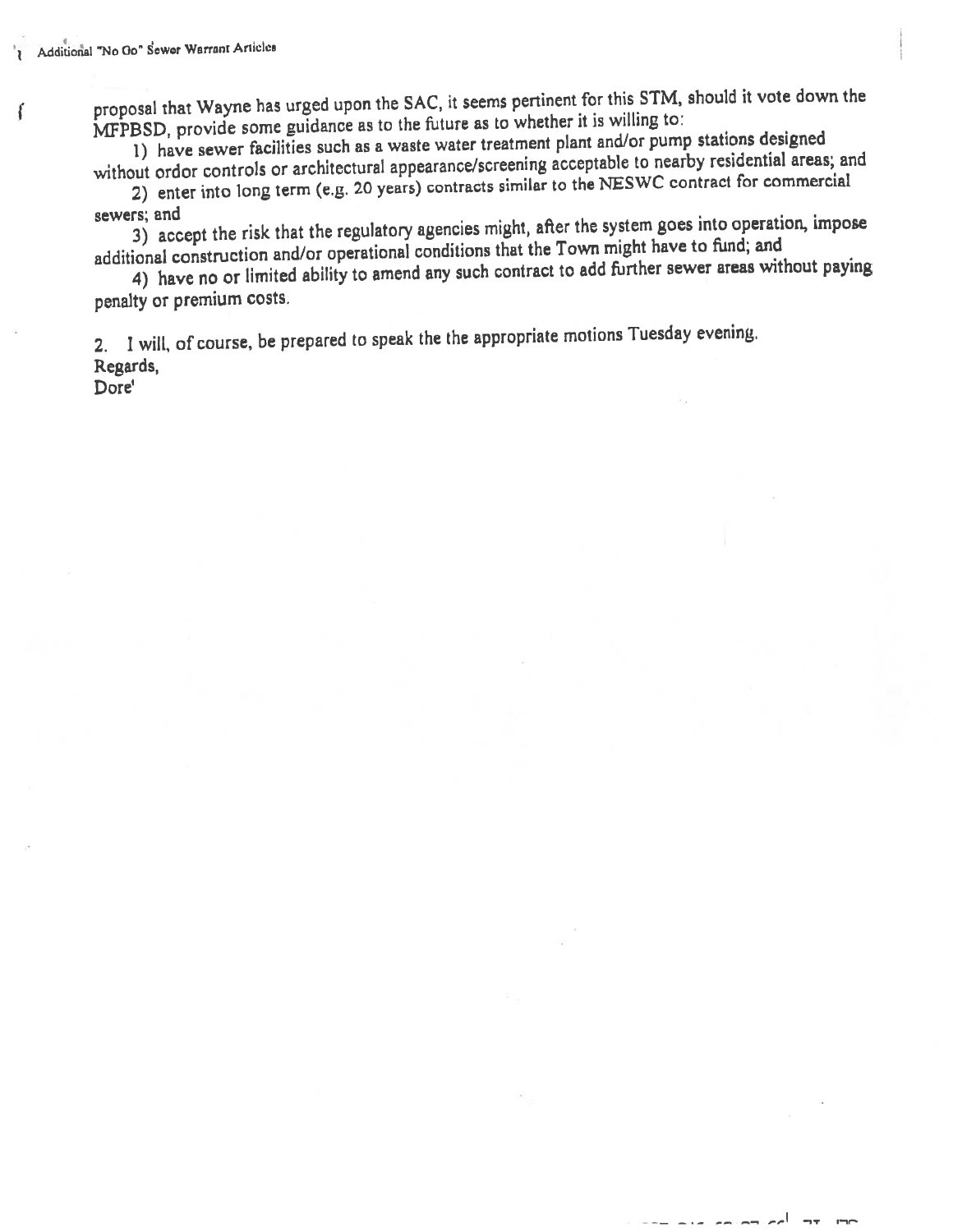September 10, <sup>1999</sup>

TO: Board of Selectmen

ر - السب

Þ

FROM: Herman Kabakoff, Chairman

SUBJECT: Selectmen's Report

# AGENDA

# September 14, 1999 7:30 P.M. - Room 204

### I. CITIZEN'S CONCERNS

# II. PUBLIC HEARINGS & APPOINTMENTS

### NONE SCHEDULED

## III. SELECTMEN'S BUSJNESS

1. SPONSOR BOARDS — Enclosed <sup>p</sup>lease find <sup>a</sup> memo from the Recreation Director regarding the possible installation of Sponsor Boards at the Route 2N27 ball fields for Board review.

2. QUIT CLAIM DEED FOR BLANCHARD AUDITORIUM — Enclosed <sup>p</sup>lease find materials from the Town Manager.

3. SPECIAL TOWN MEETING — Enclosed <sup>p</sup>lease find documentation related to the conceptual Warrant Articles and issues for the October Special Town Meeting for Board discussion.

4. SEWER BOND APPROVAL — Enclosed <sup>p</sup>lease find bond documents for vote of the Board.

5. OTHER BUSINESS

### IV. CONSENT AGENDA

6. ACCEPT MINUTES — Enclosed <sup>p</sup>lease find minutes of July 20, <sup>1999</sup> for Board acceptance.

7. ACCEPT GIFT — Enclosed <sup>p</sup>lease find backup materials and requests to accep<sup>t</sup> numerous donations for NARA.

8. CROWN RESISTANCE DAY — Enclosed <sup>p</sup>lease find an invitation to the ceremony to be held on September 26<sup>th</sup> as well as a Proclamation for Board signature.